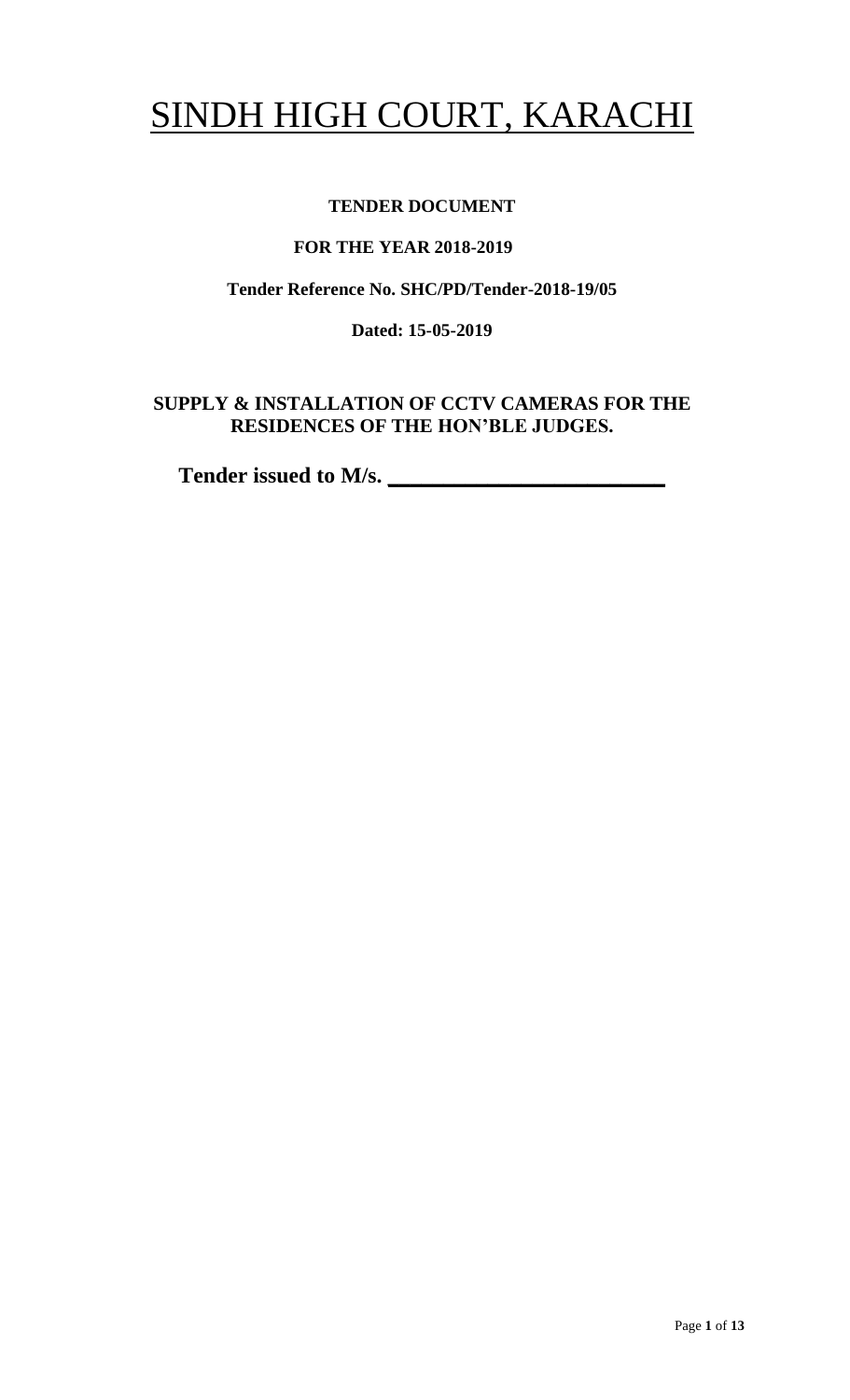# **Contents**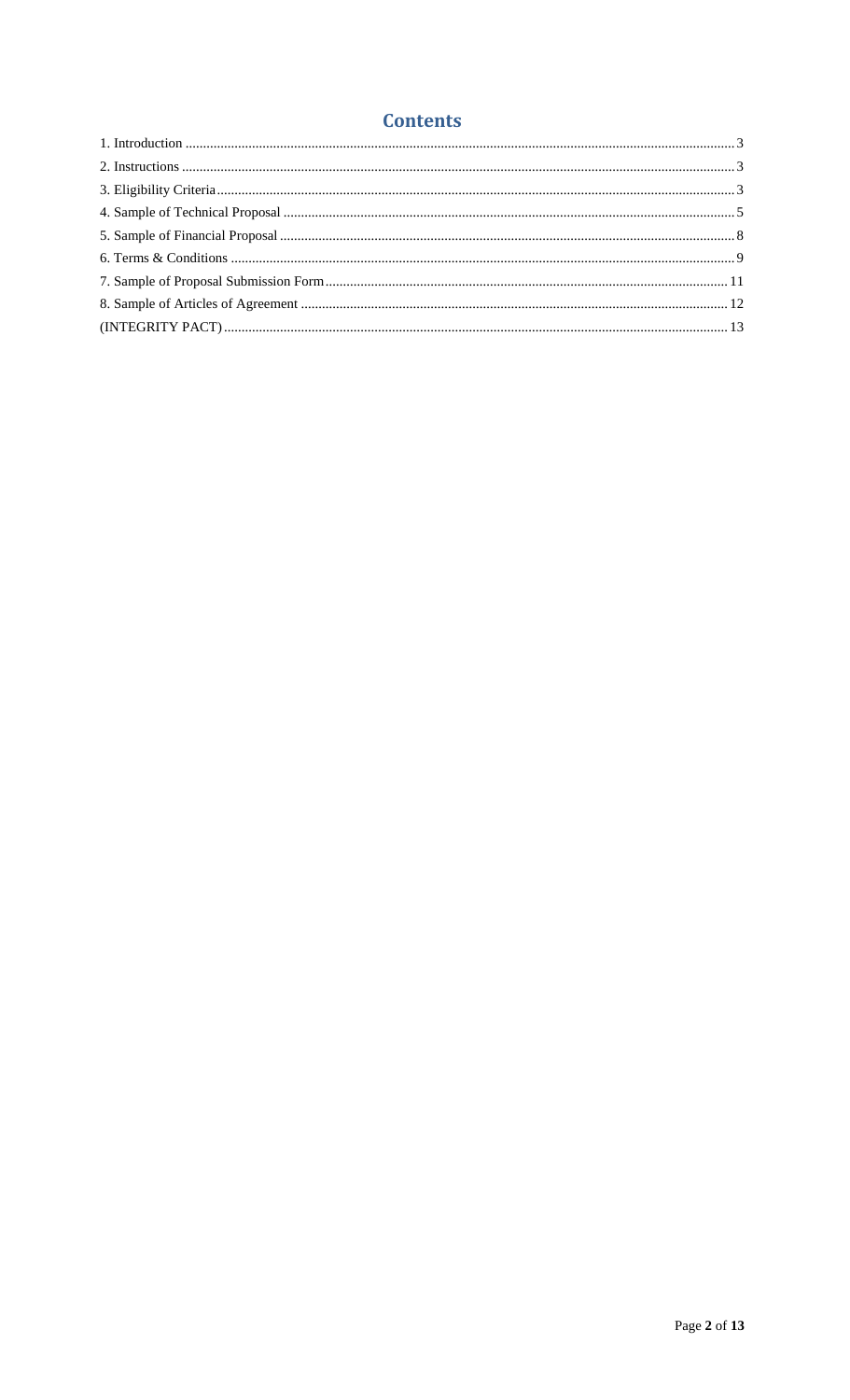# <span id="page-2-0"></span>**1. Introduction**

#### Dear Tenderer:

The **SINDH HIGH COURT (SHC)** is the highest judicial institution of the province of [Sindh.](https://en.wikipedia.org/wiki/Sindh) We are interested to purchase CCTV CAMERAS for the residences of the Hon'ble Judges of this Court. Tender document which includes full details of items and other terms & conditions can be downloaded **free of cost** from [www.sindhhighcourt.gov.pk](http://www.sindhhighcourt.gov.pk/) and [www.spprasindh.gov.pk.](http://www.spprasindh.gov.pk/)

#### <span id="page-2-1"></span>**2. Instructions**

(a) The Sindh High Court, Karachi (SHC) expects that aspirant vendors should furnish all the required documents to ensure a transparent and genuine presentation.

The bid documents should be submitted in the office of Project Director Office, Sindh High Court, Saddar, Karachi on or before  $1<sup>st</sup>$  June, 2019 at 09:00 a.m. and will be opened on the same **date and place at** 09:30 a.m. **as reflected in NIT.** In presence of bidders or their authorized representatives who wish to be present as well as the committee constituted for the purpose. In case of any holiday, the tender shall be received/ opened on next working day at the same place and time.

- (b) Date and time of opening of financial proposals of technically qualified bids will be communicated to the bidders in advance.
- (c) Bids must contain **BID SECURITY** of **2% of total quoted price**, in the shape of **"PAY ORDER/DEMAND DRAFT"** in favor of REGISTRAR, HIGH COURT OF SINDH.
- (d) The Sindh High Court reserves the right to accept/reject any or all offers subject to relevant rule of SPPRA 2010 (Amended 2017).

| S.No.          | <b>Eligibility Criteria</b>                                            | Requirement                 | <b>Attached</b><br>(Y/N) |  |
|----------------|------------------------------------------------------------------------|-----------------------------|--------------------------|--|
| $\mathbf{1}$   | Profile of company/ firm along with relevant documents.                |                             |                          |  |
| $\overline{2}$ | Registration with relevant tax/regulatory authorities i.e.             |                             |                          |  |
|                | (a) PEC Registration in Category EE-02                                 |                             |                          |  |
|                | (b) Registration with Income Tax Department (NTN                       |                             |                          |  |
|                | Certificate)                                                           |                             |                          |  |
|                | (c) Registration with Sales Tax Department (GST                        |                             |                          |  |
|                | Certificate)                                                           |                             |                          |  |
|                | (d) Registration with Sindh Revenue Board (SNTN                        |                             |                          |  |
|                | Certificate)                                                           | <b>MANDATORY</b>            |                          |  |
|                | (e) Registration from Security Exchange Commission of                  |                             |                          |  |
|                | Pakistan (SECP)                                                        | (Valid<br>Certificates from |                          |  |
|                | (copies required).<br>concerned                                        |                             |                          |  |
| 3              | Undertaking on judicial stamp paper that firm has never<br>regulator / |                             |                          |  |
|                | been blacklisted by any government semi government,                    | authority                   |                          |  |
|                | autonomous and stated owned organization.<br>required)                 |                             |                          |  |
| $\overline{4}$ | The bidder should be ISO 9001 Certified.                               |                             |                          |  |
| 5              | The bidder should have fully operational Office                        |                             |                          |  |
|                | (preferably Head office) having sufficient nos. of                     |                             |                          |  |
|                | engineers/technicians in Karachi.                                      |                             |                          |  |
| 6              | The bidder should be authorized partner/reseller of the                |                             |                          |  |
|                | quoted Cameras Brand.                                                  |                             |                          |  |
| $\overline{7}$ | The bidder should have at least 5 Number of Similar                    |                             |                          |  |
|                | Projects in Govt./ Judicial Sector in the last 5 years.                |                             |                          |  |

#### <span id="page-2-2"></span>**3. Eligibility Criteria**

| $S+$ | <b>DESCRIPTION</b>              | <b>Maximum</b><br><b>Marks</b> | Subdivisio<br>n of Marks<br>0Ì<br>column A | Subdivision<br>of Marks of<br>column B |  |
|------|---------------------------------|--------------------------------|--------------------------------------------|----------------------------------------|--|
|      | <b>Overall Firm's Standing:</b> | 20                             |                                            |                                        |  |
|      | Type Of Organization            |                                |                                            |                                        |  |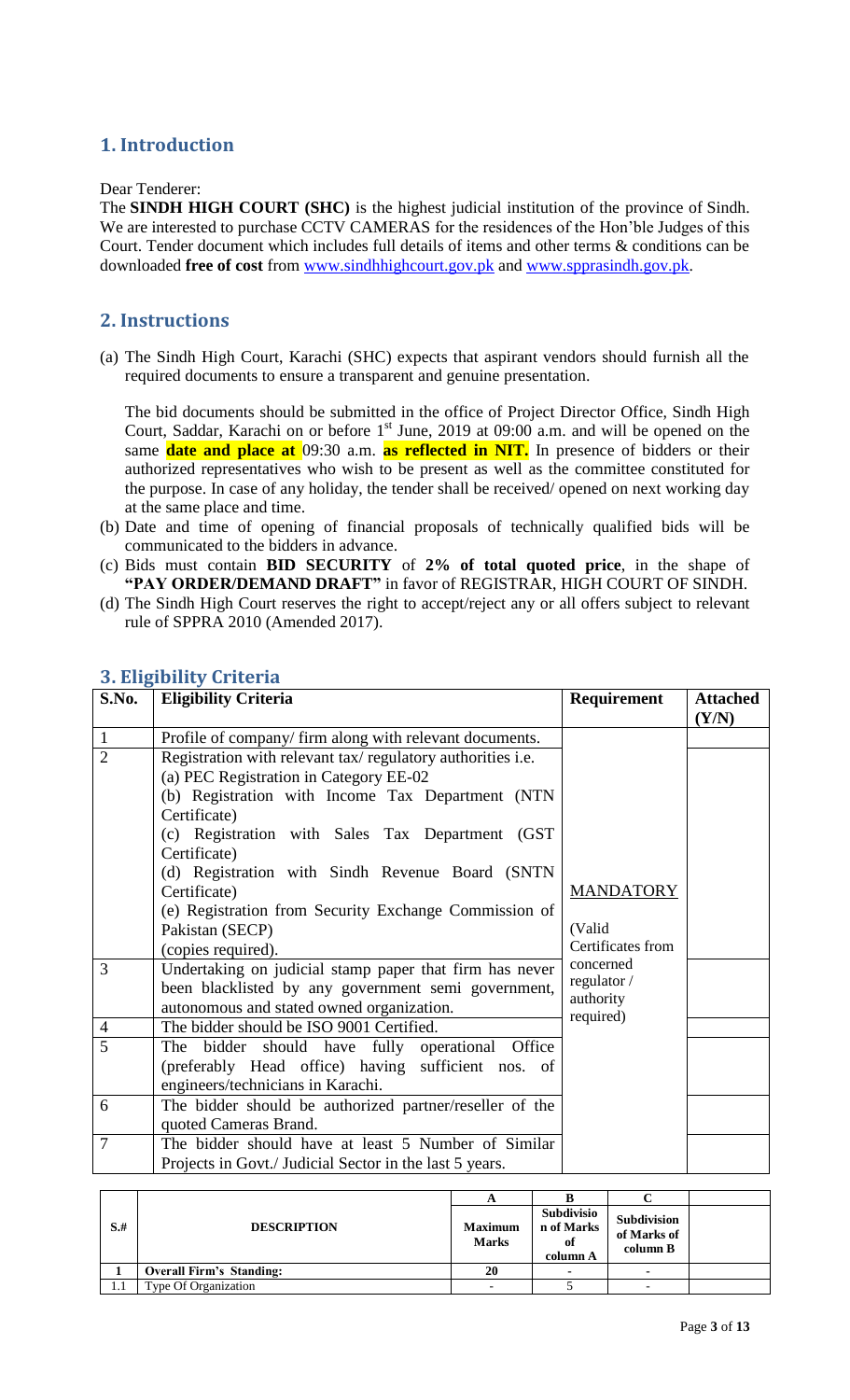|                         | 1.1.1 Proprietorship                                     | $\overline{\phantom{a}}$    | $\overline{\phantom{a}}$ |                |  |
|-------------------------|----------------------------------------------------------|-----------------------------|--------------------------|----------------|--|
|                         | 1.1.2 Partnership                                        |                             |                          | 2              |  |
|                         | 1.1.3 Private Limited                                    |                             | $\blacksquare$           | 5              |  |
| 1.2                     | ISO 9002 Certified                                       |                             | 3                        | 3              |  |
| 1.3                     | Company's Organization Chart enclosed & satisfactory     | $\mathcal{L}^{\mathcal{L}}$ | 3                        | $\overline{3}$ |  |
| 1.4                     | Years of Standing of Firm in CCTV Field for more than 10 |                             | 5                        | 5              |  |
|                         | years                                                    |                             |                          |                |  |
| 1.5                     | Registration Info (I. Tax, S. Tax & EOBI)                | $\blacksquare$              | $\mathbf{1}$             | $\mathbf{1}$   |  |
| 1.6                     | Client references attached & satisfactory                |                             | 3                        | 3              |  |
| $\mathbf{2}$            | <b>Financial Status</b>                                  | 15                          | $\blacksquare$           |                |  |
| 2.1                     | <b>Bank Certificate</b>                                  | $\overline{\phantom{a}}$    | 3                        |                |  |
| 2.2                     | Annual Turnover in last 5 years more than 50million      |                             | 3                        |                |  |
| 2.3                     | Annual turnover financial data                           | $\overline{\phantom{a}}$    | 3                        |                |  |
| 2.4                     | Evidence to indicate financial capacity of the firm to   |                             | 3                        |                |  |
|                         |                                                          |                             |                          |                |  |
|                         | undertake the CCTV work                                  |                             |                          |                |  |
| 2.5                     | <b>Banks Solvency Certificate</b>                        | $\overline{\phantom{a}}$    | 3<br>ä,                  |                |  |
| 3                       | Litigation & Arbitration (negative marking)              | $(-5)$                      |                          |                |  |
|                         | Litigation during last 5 years                           | $\mathbf{r}$                | $(-4)$                   |                |  |
|                         | Arbitration during last 5 years                          |                             | $(-1)$                   |                |  |
| $\overline{\mathbf{4}}$ | <b>Capabilities &amp; Experience</b>                     | 30                          | $\blacksquare$           |                |  |
| 4.1                     | Total Of Annual turnover Of Last 5 Years for CCTV        | 15                          |                          |                |  |
|                         | works                                                    |                             |                          |                |  |
|                         | 4.1.1 More than Rs. 10.0 million local CCTV work         | $\overline{\phantom{a}}$    | 15                       |                |  |
|                         | 4.1.2 More than Rs. 7.5 million local CCTV work          |                             | 10                       |                |  |
|                         | 4.1.3 More than Rs. 5 million local CCTV work            | $\overline{\phantom{a}}$    | 5                        |                |  |
|                         | 4.1.4 Less than Rs. 5 million local CCTV work            | $\overline{\phantom{a}}$    | $\overline{0}$           |                |  |
| 4.2                     | Possess PEC License for the relevant field EE-02         | 10                          |                          |                |  |
|                         | (Security, Safety Surveillance System)                   |                             |                          |                |  |
| 4.3                     | Does firm have Quality Assurance manual & Plan           | $\mathbf{1}$                |                          |                |  |
| 4.5                     | Safety Manual & Safety Plan                              | $\mathbf{1}$                |                          |                |  |
| 4.6                     | Capability to produce construction program in MS Project | 1                           |                          |                |  |
|                         | or Primavera                                             |                             |                          |                |  |
| 4.7                     | Method for control & management of work & work quality   | $\mathbf{1}$                |                          |                |  |
|                         | on site                                                  |                             |                          |                |  |
| 4.8                     | Details of technical features of equipment supplied $\&$ | $\mathbf{1}$                |                          |                |  |
|                         | installed for ACCSESS CONTROL/CCTV projects in last      |                             |                          |                |  |
|                         | 5 years                                                  |                             |                          |                |  |
| 5                       | <b>Works In Hand</b>                                     | 5                           |                          |                |  |
| 5.1                     | Purchase Orders Certificate Submitted For Works In Hand  | $\blacksquare$              | $\overline{\phantom{a}}$ |                |  |
|                         | 5.1.1 More than Rs.10.0 million                          |                             | 5                        |                |  |
|                         |                                                          | $\overline{\phantom{a}}$    |                          |                |  |
|                         | 5.1.2 More than Rs.7.5 million                           | $\overline{\phantom{a}}$    | 3                        |                |  |
|                         | 5.1.3 More than Rs.5.0 million                           |                             | $\overline{c}$           |                |  |
| 6                       | <b>Personnel</b>                                         | 10                          | ä,                       |                |  |
| 6.1                     | Organization chart for firm                              | $\overline{\phantom{a}}$    | $\overline{c}$           |                |  |
| 6.2                     | Organization Chart For The Project Execution             | $\overline{\phantom{a}}$    | $\overline{c}$           |                |  |
| 6.3                     | Organization Chart For Operation & Maintenance For 3     | $\overline{\phantom{a}}$    | 2                        |                |  |
|                         | Years Round The Clock Basis                              |                             |                          |                |  |
| 6.4                     | Average number of staff in last 12 months                | $\mathbb{L}$                | $\sqrt{2}$               |                |  |
| 6.5                     | General staff information                                | $\overline{\phantom{a}}$    | 2                        |                |  |
|                         |                                                          |                             |                          |                |  |
| $\overline{7}$          | Tools, Equipments & Workshop (Submit Detailed List)      | 5                           | $\blacksquare$           |                |  |
|                         |                                                          |                             |                          |                |  |
| 8                       | <b>Authorized Representation Sole /Agent / Business</b>  | 10                          |                          |                |  |
|                         | Partner of Manufacturer (Submit Certificate/Letter)      |                             |                          |                |  |
|                         | <b>Total Marks</b>                                       | 100                         |                          |                |  |
|                         | <b>Passing Marks</b>                                     | 70                          |                          |                |  |
|                         |                                                          |                             |                          |                |  |

#### **Notes:**

- 1. All points indicated are maximum & shall be disbursed on the basis of the evidence presented.
- 2. Firms are required to have PEC Specialization in EE02.
- 3. Firms who are not authorized agents/partners/resellers of manufacturers will be disqualified.

<span id="page-3-0"></span>

| Name:                        |  |
|------------------------------|--|
| Designation:                 |  |
| <b>Signature &amp; Stamp</b> |  |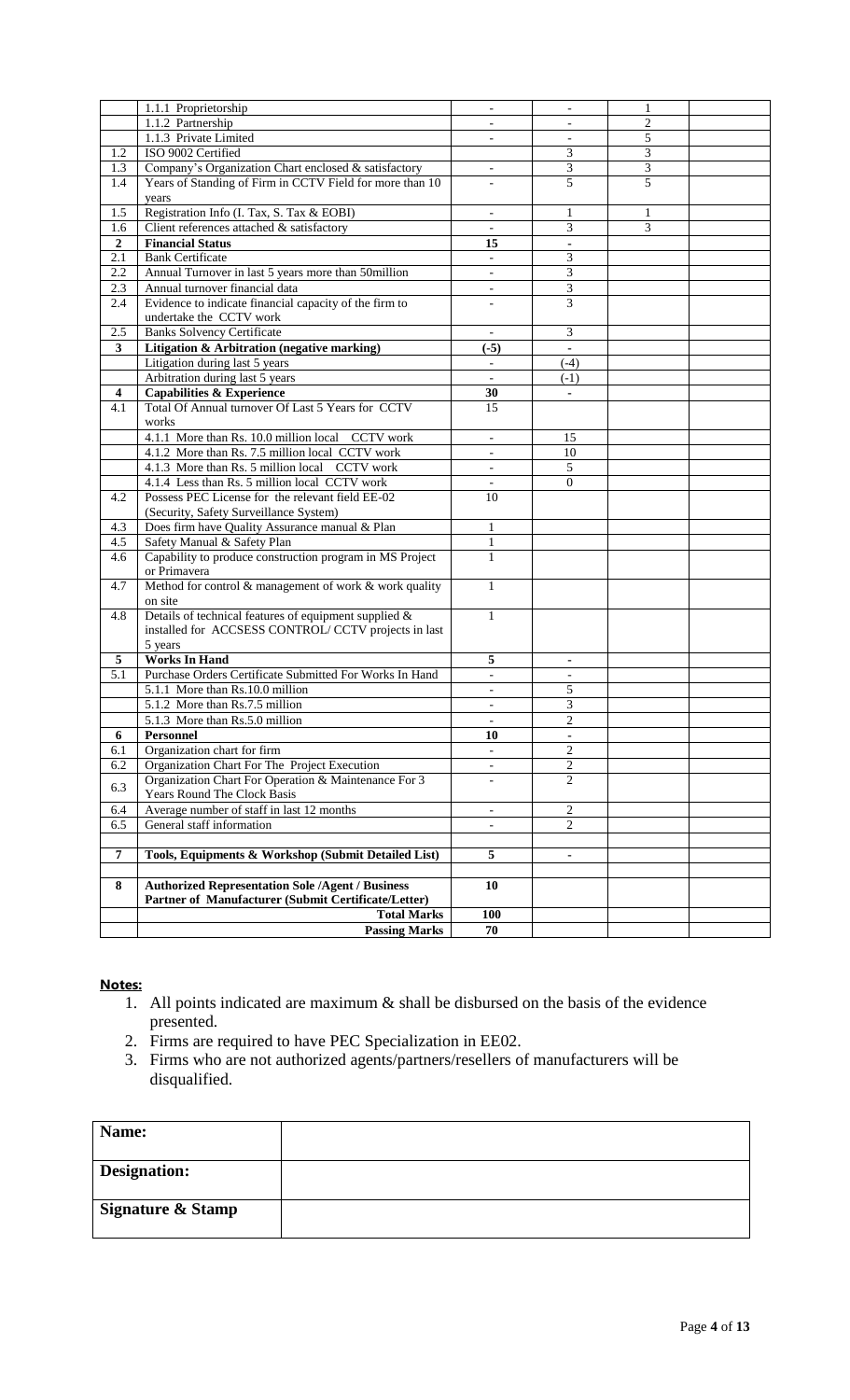# **4. Sample of Technical Proposal**

1. Technical Proposal must be according to following format otherwise it will not be considered.

|                | <b>Requirements of Sindh High Court</b>                                                                                                                                                                                                                                                                                                                                                                                                                                                                                                                                                            |                                                                                                                                                                                                                                                                                                                                                                                                             | Products offered by bidder              | Compliance<br>(Yes/No) |
|----------------|----------------------------------------------------------------------------------------------------------------------------------------------------------------------------------------------------------------------------------------------------------------------------------------------------------------------------------------------------------------------------------------------------------------------------------------------------------------------------------------------------------------------------------------------------------------------------------------------------|-------------------------------------------------------------------------------------------------------------------------------------------------------------------------------------------------------------------------------------------------------------------------------------------------------------------------------------------------------------------------------------------------------------|-----------------------------------------|------------------------|
| S.<br>NO       | <b>MAKE &amp;</b><br><b>MODEL</b>                                                                                                                                                                                                                                                                                                                                                                                                                                                                                                                                                                  | <b>DESCRIPTION</b>                                                                                                                                                                                                                                                                                                                                                                                          | Make & Model and<br><b>Descriptions</b> |                        |
| $\mathbf{1}$   | <b>4 Megapixel Network IR Bullet</b><br>Camera<br>Max. 4M resolution<br>$\blacktriangleright$<br>Built-in 3.6mm fixed lens<br>➤<br>Max. 20fps@4M resolutions,<br>Max. 30fps@2M resolutions<br><b>Network</b><br><b>IR Bullet</b><br>H.265, H.264, MJPEG codec<br>➤<br>supported, Multiple streaming<br>Camera<br>Motion detection, Tampering,<br>➤<br>Defocus detection<br>(Supply $\&$<br><b>Installation</b> )<br>$\triangleright$ micro SD (128GB) memory slot,<br>PoE / 12V DC<br>IR viewable length 25m<br>➤<br>IP66, IK10<br>➤<br>LDC support (Lens Distortion<br>Correction)                |                                                                                                                                                                                                                                                                                                                                                                                                             |                                         |                        |
| $\overline{2}$ | <b>4 Megapixel Full HD Network IR</b><br><b>Bullet Camera</b><br>Max. 4M resolution<br>➤<br>$2.8 \sim 12$ mm (4.3x) motorized<br>➤<br>varifocal lens<br>Max. 20fps@4M resolutions,<br><b>Network</b><br>➤<br>HD IR<br>Max. 30fps@2M resolutions<br>H.265, H.264, MJPEG codec<br><b>Bullet</b><br>➤<br>supported, Multiple streaming<br>Camera<br>Motion detection, Tampering,<br>➤<br>Defocus detection<br>(Supply $\&$<br><b>Installation</b> )<br>micro SD (128GB) memory slot,<br>➤<br>PoE / 12V DC<br>IR viewable length 30m<br>➤<br>IP66, IK10<br>LDC support (Lens Distortion<br>Correction) |                                                                                                                                                                                                                                                                                                                                                                                                             |                                         |                        |
| 3              | <b>Network</b><br><b>IR</b> Dome<br><b>Cameras</b><br>(Supply $\&$<br><b>Installation</b> )                                                                                                                                                                                                                                                                                                                                                                                                                                                                                                        | <b>4-Megapixel Network IR Dome</b><br><b>Camera</b><br>Max. 4M resolution<br>$2.8 \sim 12$ mm (4.3x) motorized<br>varifocal lens<br>Max. 20fps@4M, Max.30fps@2M<br>all resolutions<br>H.265, H.264, MJPEG codec<br>➤<br>supported<br>Day & Night (ICR), WDR<br>(120dB)<br>Motion detection, Tampering,<br>Defocus detection<br>micro SD (128GB) memory slot,<br>PoE / 12V DC<br>IR viewable length 20m<br>⋗ |                                         |                        |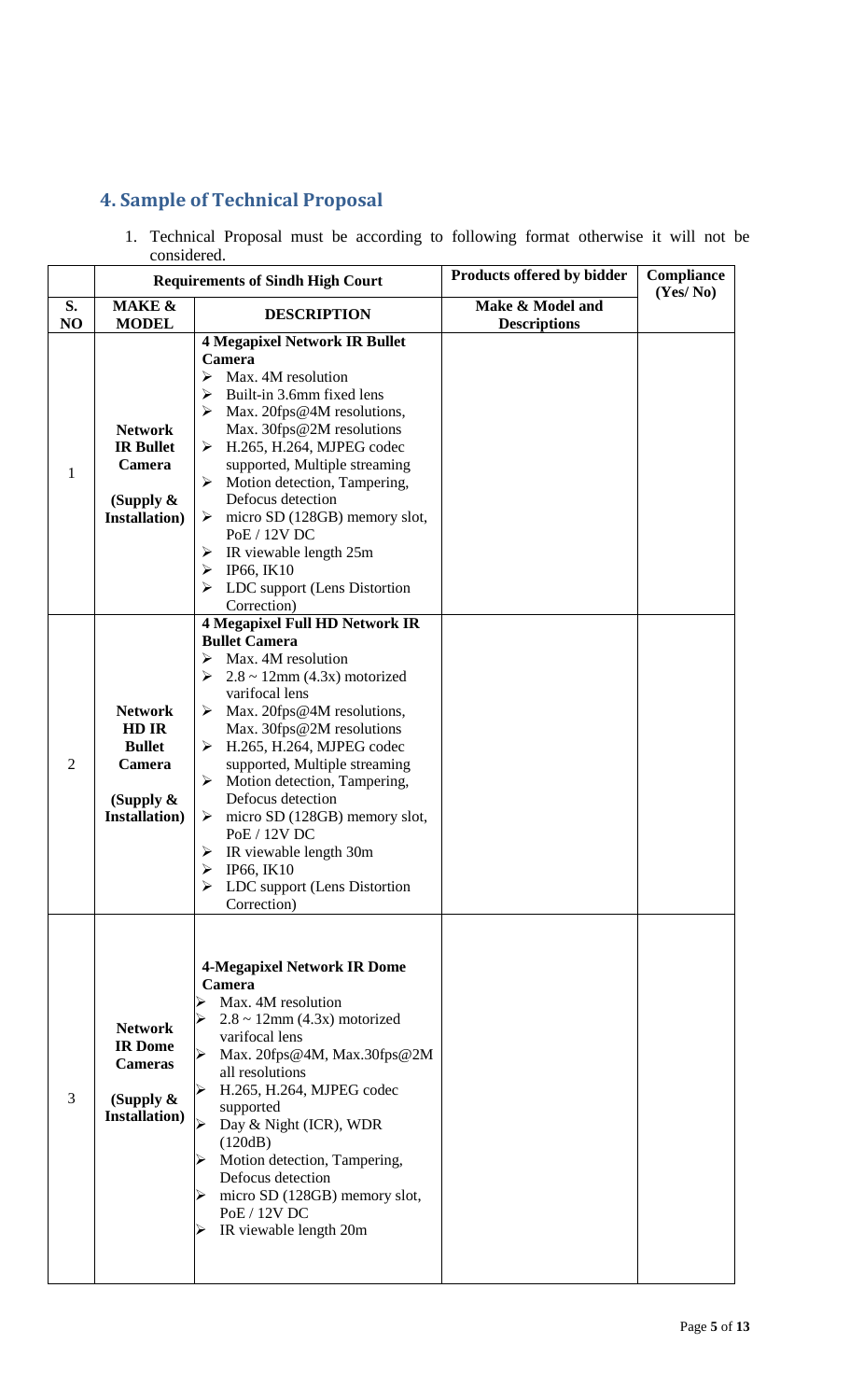|                |                                         | 2 Megapixel Full HD 30x (or                             |  |
|----------------|-----------------------------------------|---------------------------------------------------------|--|
|                |                                         | higher) Network IR PTZ Dome                             |  |
|                |                                         | Camera                                                  |  |
|                |                                         | ➤<br>Max. 2M (1920 x 1080)                              |  |
|                |                                         | resolution<br>$16:9$ Full HD $(1080p)$ resolution<br>➤  |  |
|                |                                         | support                                                 |  |
|                | <b>Network</b>                          | $4.4 \sim 140.8$ mm (32x) IR<br>➤                       |  |
|                | <b>PTZ IR</b>                           | corrected optical zoom, 16x                             |  |
| 4              | Camera                                  | digital zoom                                            |  |
|                | (Supply $\&$                            | H.264, MJPEG dual codec,<br>➤                           |  |
|                | <b>Installation</b> )                   | Multiple streaming                                      |  |
|                |                                         | Day & Night (ICR), WDR<br>➤                             |  |
|                |                                         | (120dB)<br>Auto tracking, Intelligent video<br>➤        |  |
|                |                                         | analytics                                               |  |
|                |                                         | SD/SDHC/SDXC memory slot,<br>➤                          |  |
|                |                                         | Bi-directional audio support                            |  |
|                |                                         | IP66, IK10, IR LED $(2)$<br>➤                           |  |
|                |                                         | <b>16-CH Network Video Recorder</b>                     |  |
|                |                                         | with 6TB HDD                                            |  |
|                |                                         | Up to 16CH 12megapixel                                  |  |
|                | 16-Channel<br><b>Network</b>            | supported<br>H.265, H.264, MJPEG codec                  |  |
|                | <b>Video</b>                            | $\blacktriangle$<br>supported                           |  |
| 5              | <b>Recorder</b>                         | $\blacktriangleleft$<br>180Mbps network camera          |  |
|                |                                         | recording                                               |  |
|                | (Supply $\&$                            | Plug & play by $16$ PoE/PoE+<br>$\blacktriangle$        |  |
|                | <b>Installation</b> )                   | ports                                                   |  |
|                |                                         | Max. 4HDDs, e-SATA storage<br>⋗                         |  |
|                |                                         | supported                                               |  |
| 6              | 08-Channel                              | HDMI / VGA local monitor<br>➤                           |  |
|                | <b>Network</b>                          | 08-CH Network Video Recorder<br>with 4 TB HDD           |  |
|                | <b>Video</b>                            | Up to 8CH, 8 megapixel camera<br>➤                      |  |
|                | <b>Recorder</b>                         | supported                                               |  |
|                |                                         | H.265, H.264, MJPEG codec                               |  |
|                | (Supply $\&$                            | support, WiseStream support                             |  |
|                | <b>Installation</b> )                   | 100Mbps network camera                                  |  |
|                |                                         | recording                                               |  |
|                |                                         | Plug & play by 8 PoE/PoE+ ports<br>Max. 2HDDs supported |  |
|                |                                         | HDMI / VGA local monitor                                |  |
|                |                                         | ARB supported                                           |  |
|                |                                         | P2P service(QR code connect)                            |  |
|                |                                         | support320.0                                            |  |
| $\overline{7}$ | <b>Network Controller</b><br><b>PTZ</b> |                                                         |  |
|                | <b>Network</b>                          | Superior system compatibility<br>➤                      |  |
|                | <b>Controller</b>                       | 3D joystick control<br>➤                                |  |
|                | (Supply $\&$                            | <b>USB</b> Interface / Network<br>⋗<br>Interface        |  |
|                | <b>Installation</b> )                   |                                                         |  |
| 8              | <b>Iron Pole</b>                        | 20' (feet) Iron Pole with foundation                    |  |
|                | (Supply $\&$                            | etc.                                                    |  |
|                | <b>Installation</b> )                   |                                                         |  |
| 9              | <b>Special</b>                          | Special Iron Brackets for Cameras                       |  |
|                | <b>Brackets</b>                         | (4' feet L-Shape)                                       |  |
|                | (Supply $\&$                            |                                                         |  |
| 10             | <b>Installation</b> )<br>LCD / LED      | 18.5" / 19" Inch Color LED / LCD                        |  |
|                | (Supply $\&$                            | for alternate display at Police / Guard                 |  |
|                | <b>Installation</b> )                   | Room                                                    |  |
| 11             | LCD / LED                               | 40" Inch Color LED                                      |  |
|                |                                         |                                                         |  |
|                | (Supply $\&$                            |                                                         |  |
|                | Installation).                          |                                                         |  |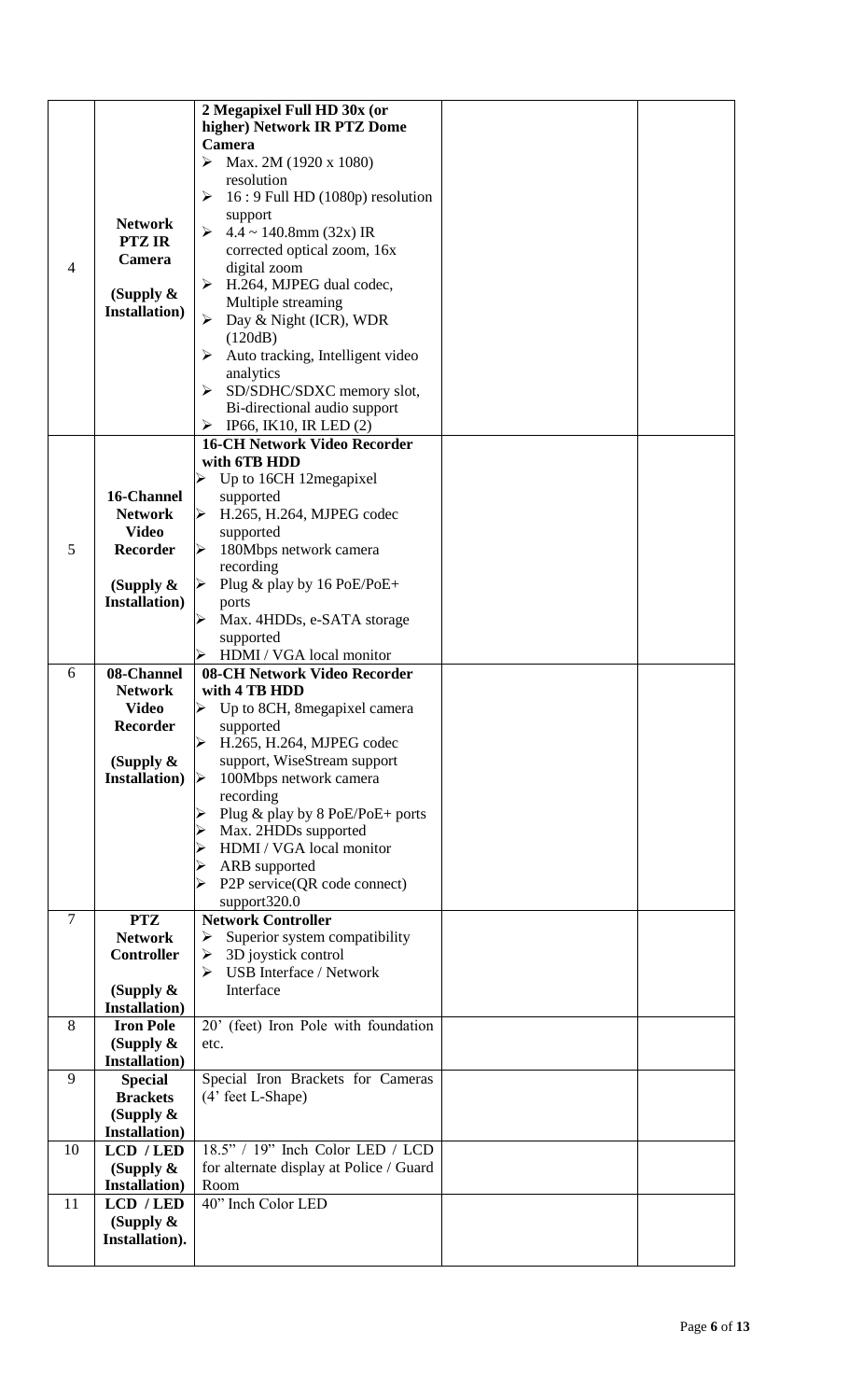| 12                                                          | <b>UPS</b>            | 1-KVA UPS (Inclusive of 3 years                                  |  |  |
|-------------------------------------------------------------|-----------------------|------------------------------------------------------------------|--|--|
|                                                             | (Supply $\&$          | warranty for batteries)                                          |  |  |
|                                                             | <b>Installation</b> ) |                                                                  |  |  |
| 13                                                          | <b>Stabilizer</b>     | 1-KVA Servomotor Stabilizer                                      |  |  |
|                                                             | (Supply $\&$          |                                                                  |  |  |
|                                                             | Installation)         |                                                                  |  |  |
| 14                                                          | <b>HDMI</b>           | 30' HDMI Cable                                                   |  |  |
|                                                             | <b>Cable</b>          |                                                                  |  |  |
|                                                             | (Supply $\&$          |                                                                  |  |  |
|                                                             | <b>Installation</b> ) |                                                                  |  |  |
| 15                                                          | <b>Network</b>        | 16 ports PoE N/W Switch<br>a)                                    |  |  |
|                                                             | <b>Switches</b>       | 8 ports PoE N/W Switch<br>b)                                     |  |  |
| 16                                                          | <b>Converter</b>      | Converter (VGA to AV) for $2nd$                                  |  |  |
|                                                             | (VGA to               | output at Police / Guard Room                                    |  |  |
|                                                             | AV)                   |                                                                  |  |  |
|                                                             | (Supply $\&$          |                                                                  |  |  |
|                                                             | <b>Installation</b> ) |                                                                  |  |  |
| 17                                                          | <b>U-Rack</b>         | 4 U-Rack with Cooling Fan, Lock &                                |  |  |
|                                                             | (Supply $\&$          | PDU.                                                             |  |  |
|                                                             | <b>Installation</b> ) |                                                                  |  |  |
| 18                                                          | Cabling/              | Material included Per Running<br>$\blacktriangleright$           |  |  |
|                                                             | <b>Fitting</b>        | Feet                                                             |  |  |
|                                                             |                       | Cat-6 Cable 3M or Schneider,<br>➤                                |  |  |
|                                                             |                       | Power Cable Wire (3/29),                                         |  |  |
|                                                             |                       | Pakistan Cable Jeddah / Pak Arab                                 |  |  |
|                                                             |                       | PVC Pipe with Fittings $\&$                                      |  |  |
|                                                             |                       | Adamjee Channel Patti or better.<br>Note: Initially rates may be |  |  |
|                                                             |                       | quoted on 43,500 RFT (as                                         |  |  |
|                                                             |                       | benchmark). Later the payment                                    |  |  |
|                                                             |                       | will be made on actual running                                   |  |  |
|                                                             |                       | feet.                                                            |  |  |
| Hard Digging & Backfilling.(500rft)<br>19<br><b>Digging</b> |                       |                                                                  |  |  |
| 20                                                          | Warranty,             | NOTE: Warranty for all the above                                 |  |  |
|                                                             | Servicing &           | mentioned items must be 3 Years                                  |  |  |
|                                                             | <b>Maintenance</b>    | including power-supplies, adaptors,                              |  |  |
|                                                             |                       | UPS-batteries, Iron-pole etc.                                    |  |  |

| Name:               |  |
|---------------------|--|
| <b>Designation:</b> |  |
| Signature & stamp   |  |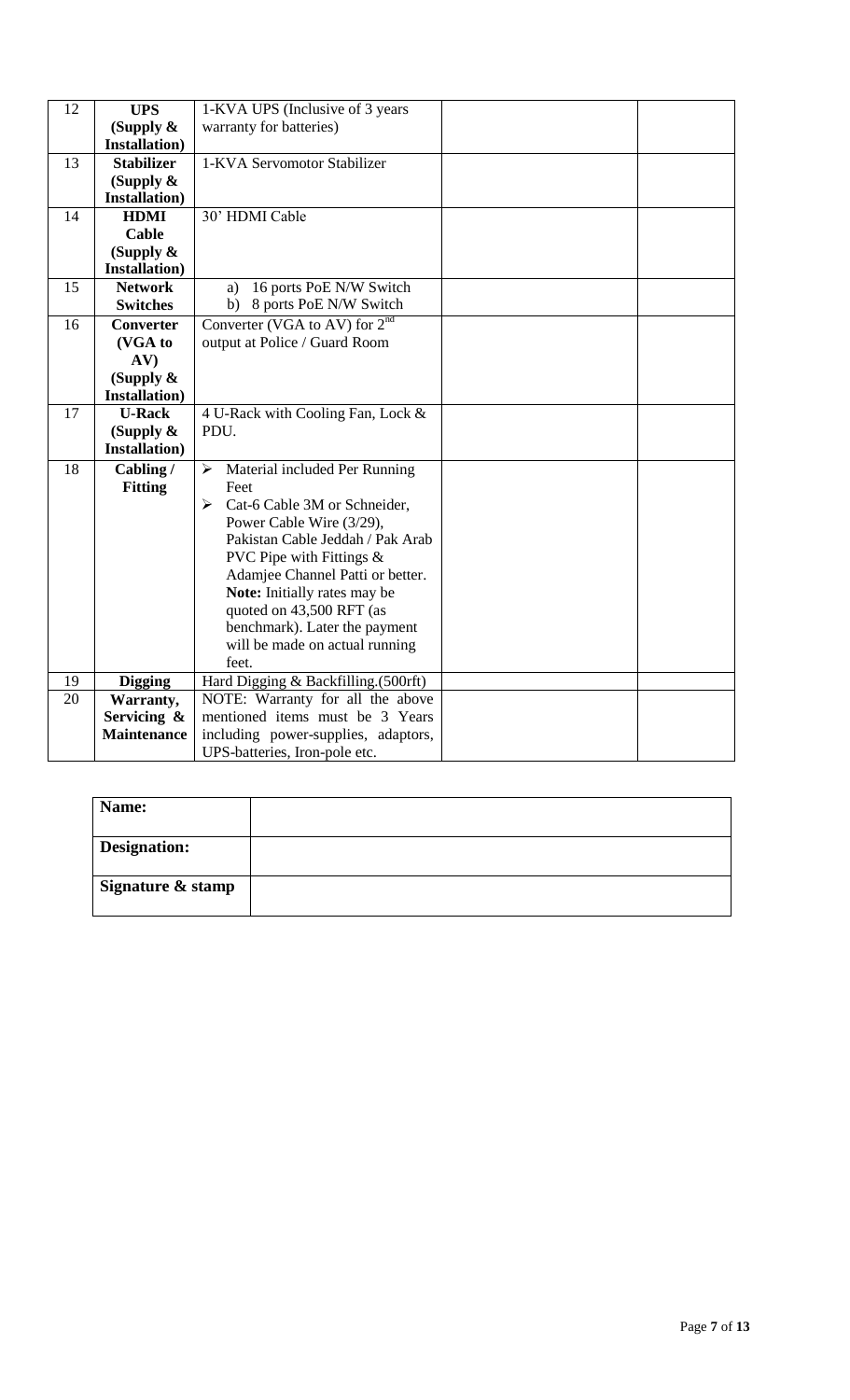# <span id="page-7-0"></span>**5. Sample of Financial Proposal**

- 1. Financial proposal should be as per following format & sealed in separate envelope along with bid security.
- 2. Rates should be inclusive of all types of taxes.

| <b>S. NO</b>   | <b>MAKE &amp; MODEL</b>                                                               | <b>QTY</b>           | <b>Unit Price (inclusive</b><br>of all taxes,<br>installation,<br>transportation etc.)<br>Rs. | Amount (inclusive of all<br>taxes, installation,<br>transportation etc.)<br>Rs. |
|----------------|---------------------------------------------------------------------------------------|----------------------|-----------------------------------------------------------------------------------------------|---------------------------------------------------------------------------------|
| $\mathbf{1}$   | <b>Network</b><br><b>IR Bullet Camera</b><br>(Supply & Installation)                  | 100                  |                                                                                               |                                                                                 |
| $\mathbf{2}$   | <b>Network</b><br><b>HD IR Bullet Camera</b><br>(Supply & Installation)               | 58                   |                                                                                               |                                                                                 |
| 3              | <b>Network</b><br><b>IR Dome Cameras</b><br>(Supply & Installation)                   | 14                   |                                                                                               |                                                                                 |
| $\overline{4}$ | <b>Network</b><br><b>PTZ IR Camera</b><br>(Supply & Installation)                     | 17                   |                                                                                               |                                                                                 |
| 5              | <b>16-Channel Network Video</b><br>Recorder<br>(Supply & Installation)                | 15                   |                                                                                               |                                                                                 |
| 6              | 08-Channel Network Video<br><b>Recorder</b><br>(Supply & Installation)                | 02                   |                                                                                               |                                                                                 |
| $\tau$         | <b>PTZ Network Controller</b><br>(Supply & Installation)                              | 17                   |                                                                                               |                                                                                 |
| 8              | <b>Iron Pole</b><br>(Supply & Installation)                                           | 17                   |                                                                                               |                                                                                 |
| 9              | <b>Special Brackets</b><br>(Supply & Installation)                                    | 93                   |                                                                                               |                                                                                 |
| 10             | LCD / LED<br>(Supply & Installation)                                                  | 17                   |                                                                                               |                                                                                 |
| 11             | LCD / LED<br>(Supply & Installation)                                                  | 17                   |                                                                                               |                                                                                 |
| 12             | <b>UPS</b><br>(Supply & Installation)                                                 | 17                   |                                                                                               |                                                                                 |
| 13             | <b>Stabilizer</b><br>(Supply & Installation)                                          | 17                   |                                                                                               |                                                                                 |
| 14             | <b>HDMI</b> Cable<br>(Supply & Installation)                                          | 17                   |                                                                                               |                                                                                 |
| 15             | A)16 ports Network Switch                                                             | 12                   |                                                                                               |                                                                                 |
|                | <b>B) 8 ports Network Switch</b>                                                      | 10                   |                                                                                               |                                                                                 |
| 16             | Converter<br>(VGA to AV)<br>(Supply & Installation)                                   | 17                   |                                                                                               |                                                                                 |
| 17             | <b>U-Rack</b><br>(Supply & Installation)                                              | 17                   |                                                                                               |                                                                                 |
| 18             | <b>Cabling / Fitting</b>                                                              | 43,500<br><b>RFT</b> |                                                                                               |                                                                                 |
| 19             | <b>Digging</b>                                                                        | 500<br><b>RFT</b>    |                                                                                               |                                                                                 |
|                | Total Amount (inclusive of all taxes, installation, transportation etc.) in<br>figure |                      |                                                                                               |                                                                                 |
|                | Total Amount (inclusive of all taxes, installation, transportation etc.) in<br>words  |                      |                                                                                               |                                                                                 |

Note: Quantity may be increased/ decreased as per requirement/ availability of funds, as per rules.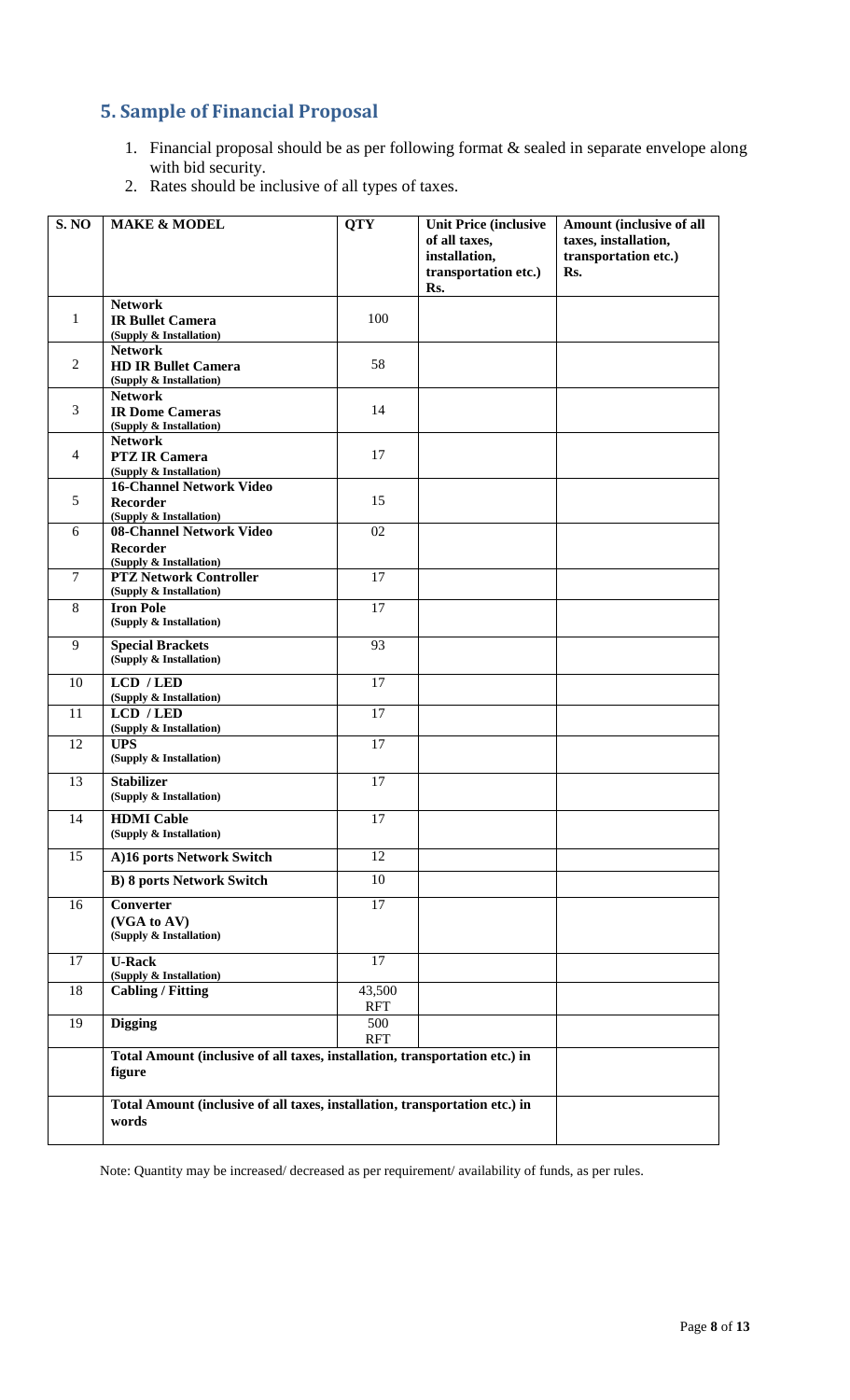| 20 | <b>Warranty, Servicing</b><br>& Maintenance | Warranty for all the above mentioned items must be 3 Years<br>including power-supplies, adaptors, UPS-batteries, Iron-<br>pole etc.                                                                                                                                                                                     |
|----|---------------------------------------------|-------------------------------------------------------------------------------------------------------------------------------------------------------------------------------------------------------------------------------------------------------------------------------------------------------------------------|
|    |                                             | Monthly maintenance (cleaning/servicing) of all the equipments<br>for 3 years (36 months) may be quoted separately for all the<br>locations of Sindh.<br>70% work will be performed at Karachi while 30% work will be<br>performed at other/remote location of Sindh i.e. Hyderabad,<br>Larkana, Sukkur, Shikarpur etc. |

| Name:               |  |
|---------------------|--|
| <b>Designation:</b> |  |
| Signature & stamp   |  |

# <span id="page-8-0"></span>**6. Terms & Conditions**

- 1. **Bidding Method**: Single Stage-Two Envelopes method will be adopted for bidding process as per SPPRA Rules.
- 2. **Validity Period:** The procurement contract will be awarded within bid validity period i.e. 90 days as per SPRRA Rules.
- 3. **Issuance of Purchase Order**: Purchase Order shall be issued from the office of the Assistant Registrar (Development) of Sindh High Court.
- 4. **Receiving/Acceptance of Purchase Order:** The vendor will sign the copy of the Purchase Order as acknowledgement.
- 5. **Delayed Delivery:** 1% penalty of the total amount will be imposed per week for which the company/firm/agency failed to deliver within the delivery/execution period.
- 6. **Inspection:** Physical inspection will be carried out by Officers/ Officials of I.T Department at the residences of the Hon'ble Judges. Ordered material is subject to final inspection at the time of delivery.
- 7. **Quantity Delivered:** Competent Authority reserves the right to increase/decrease the quantity as per requirement and availability of funds, as per rules.
- 8. **Condition of Goods**: All items must meet in all respects with the specifications & conditions of the Order and must be in good condition & conform to the best industrial quality standards; otherwise they will be liable to be rejected as per rules.
- 9. **Rejection of Goods:** We reserve the right to cancel any or all the items if material is not in accordance with our specification or if the delivery is delayed.
- 10. **Disclosure of Confidential Script/Material:** All rights reserve with the SHC and no information either in written/electronic media/copying form should be disseminated without the permission of the authority.
- 11. **Submission of Bills/Invoices:** Invoice/bill, Purchase Order & Delivery Challan should be submitted in the office of Assistant Registrar (Development) of Sindh High Court.
- 12. **Bid Security:** All bids must be accompanied by an earnest money/ security of 1% of total bid amount. The bid security of unsuccessful bidder will be released by SHC after award of work or after expiry of bid validity period as per rules.
- 13. **Price / Rate:** Price / rate must be quoted on Bill of Quantity Form only and submitted in sealed envelope. Price/ rate shall include all taxes, duties, levies, charges, insurance, freight, transportation etc. All currency in the proposal shall be quoted in Pakistani Rupees (PKR). The Bid prices and rates are fixed during contract and under no circumstance shall any contractor be entitled to claim enhanced rates for any item in this contract.
- 14. **Resolution of Differences:** In case of any difference or dispute arises between the parties, the same shall be dealt with as per rules.
- 15. **Rules, Regulations & Policies:** All rules, regulations and policies will be governed in accordance to the SPPRA.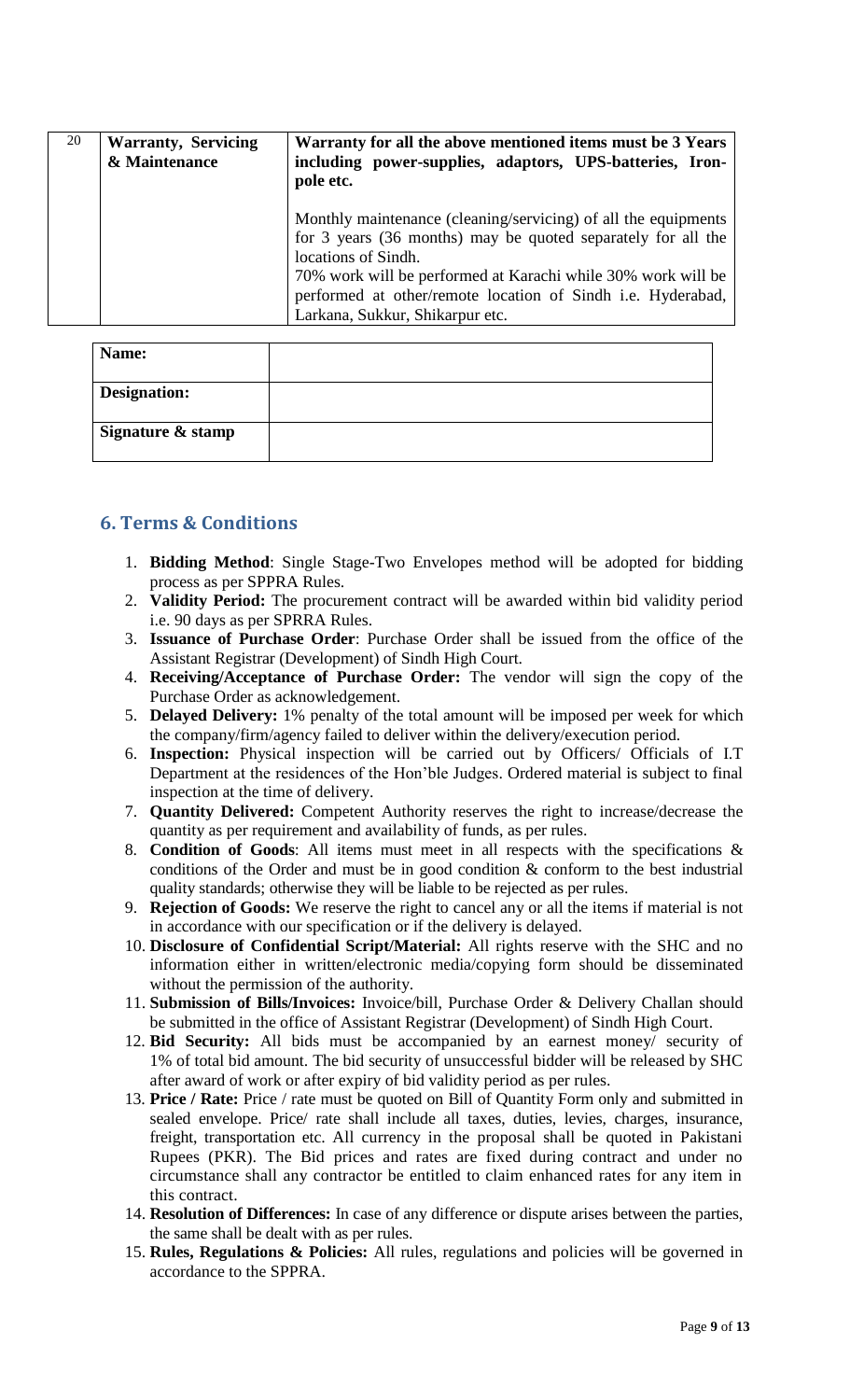- 16. **Rights:** SHC reserve the right to accept or reject any or all tender(s) or terminate proceedings at any stage in accordance to the rules & regulations framed by SPPRA.
- 17. **Mistakes in Calculation:** The contractor/ supplier will be liable for any mistakes in calculation of price/ rate and amount and shall be liable to suffer the loss arises at any stage of contract, due to mistakes in calculation or tax rates.
- 18. **Government tax(es), levi(es) and charges(s)**: All Government taxes (including Income tax and stamp duty), levies and charges will be charged as per applicable rates / denomination of Purchase / Work Order.
- 19. **Stamp Duty**: Stamp duty will be levied as per rules.
- 20. **Other**: SSPRA Rules will be followed for all other terms and conditions not specified/ mentioned/ ambiguous in this tender document. Kindly read SPPRA Rules available on [www.spprasindh.gov.pk](http://www.spprasindh.gov.pk/) for further details.

It is hereby certified that the terms and conditions have been read, agreed upon and signed.

| M/s.                       |  |
|----------------------------|--|
| Year of Establishment      |  |
| Name of contact Person     |  |
| Address                    |  |
| Sales Tax Registration No. |  |
| National Tax No.           |  |
| Mobile No.                 |  |
| Telephone No.              |  |
| Fax No.                    |  |
| E-mail                     |  |
| Banker's Name and Contact  |  |
| Details                    |  |

| Name:               |  |
|---------------------|--|
| <b>Designation:</b> |  |
| Signature & stamp   |  |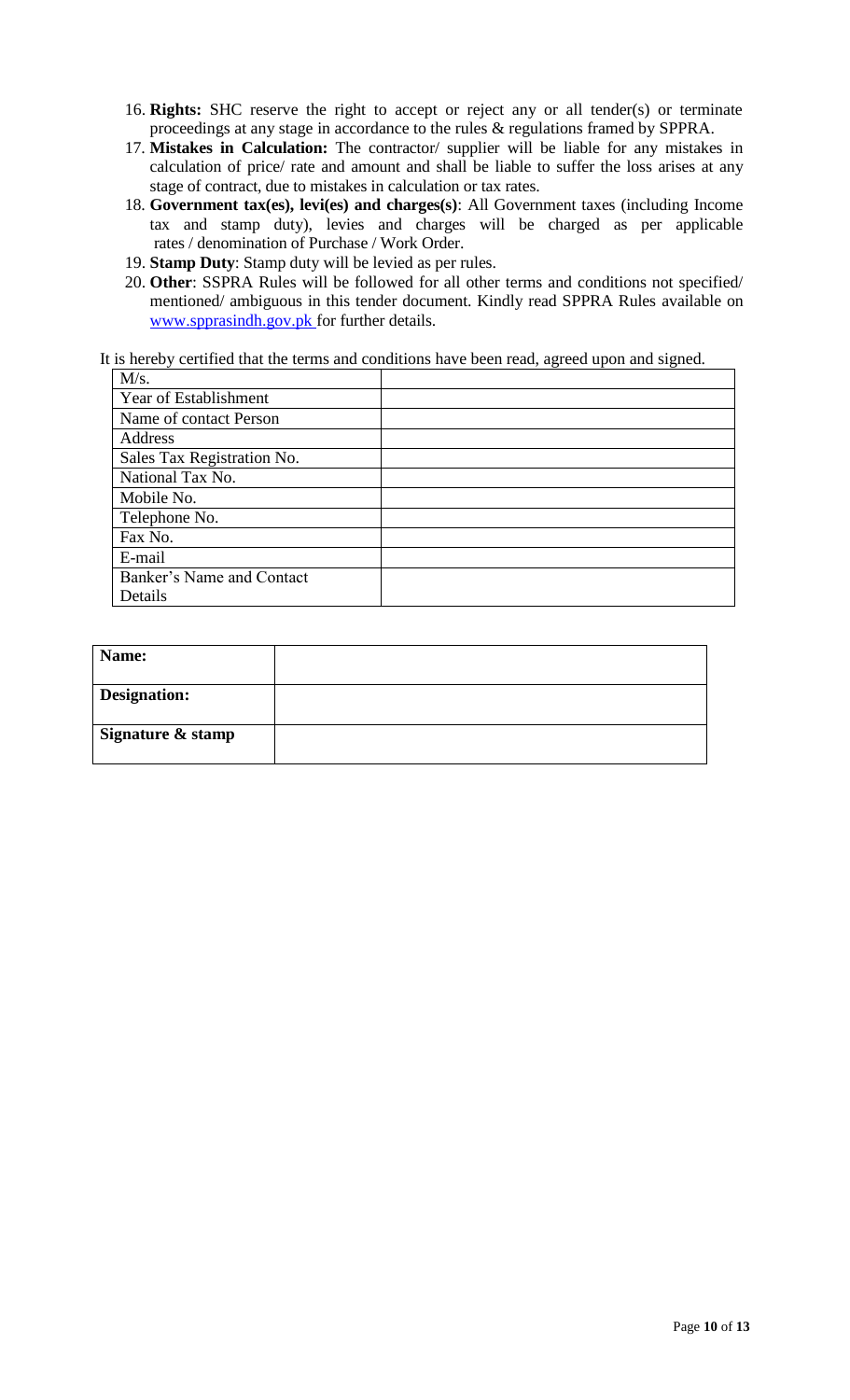# <span id="page-10-0"></span>**7. Sample of Proposal Submission Form**

To be printed on the letter head of firm.

Tender Reference No. Dated\_

Name of Contract:

The Learned Registrar, Sindh High Court, Karachi.

Dear Sir,

We, the undersigned, offer to provide our services for "\_\_\_\_\_\_\_\_\_\_\_\_\_\_\_\_\_\_\_\_\_\_", as a Bid, sealed in an envelope.

We understand you are not bound to accept any Proposal you receive and reserves the right to accept or reject any offer and to annul the bidding process and reject all proposals without assigning any reason or having to owe any explanation whatsoever.

The decision of Purchase Committee shall be final and cannot be challenged on any ground at any forum and the Purchase Committee will not be liable for any loss or damage to any party acting in reliance thereon.

Sincerely,

Name Designation, Name of Company Dated: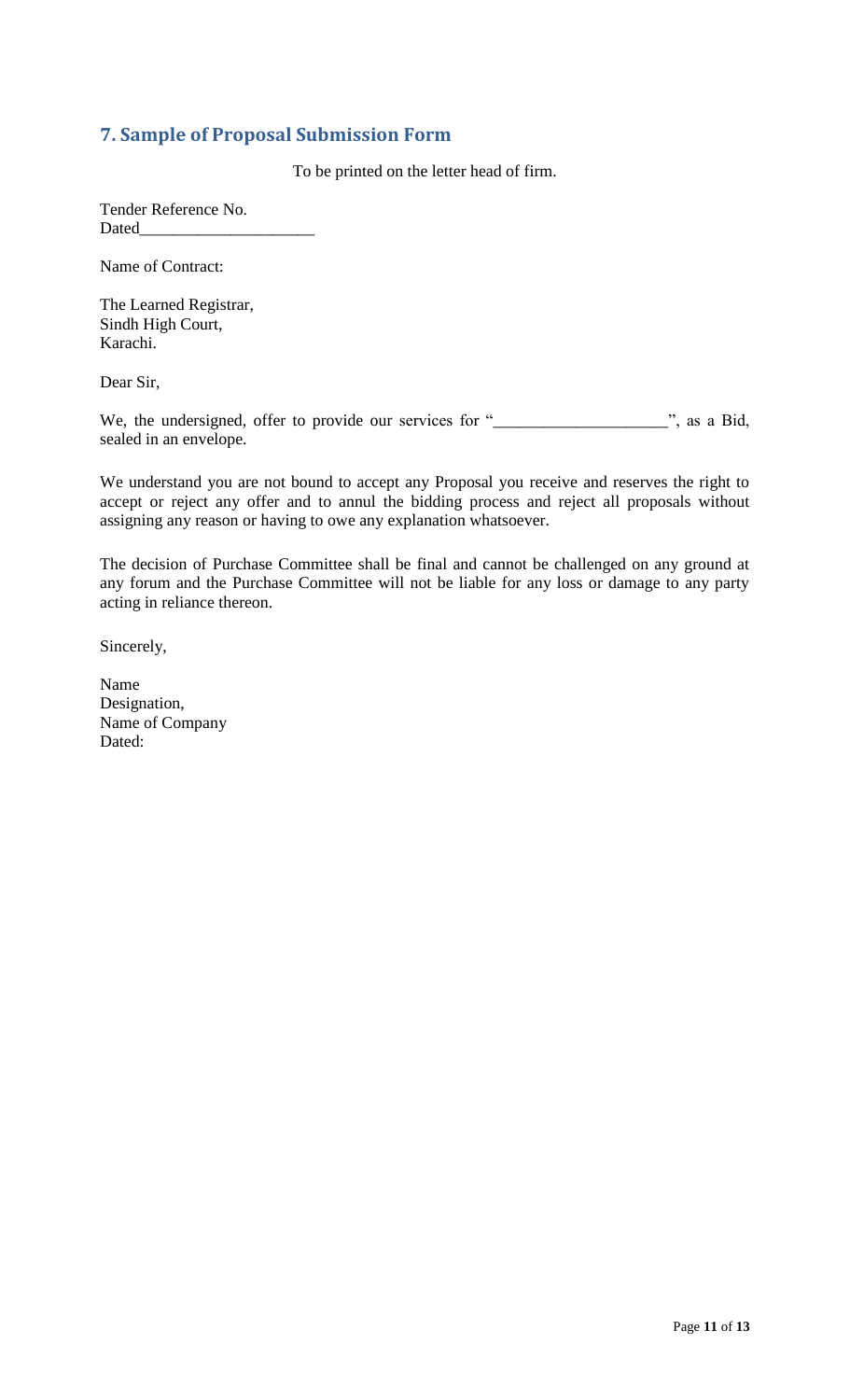# <span id="page-11-0"></span>**8. Sample of Articles of Agreement**

This Agreement made this \_\_\_\_\_\_\_\_\_ day of \_\_\_\_\_\_\_ 2019, by and between the Sindh High Court, Karachi, Sindh, including his successors in office and Assignees / Agents, acting through the learned Registrar, hereinafter called the "**SHC**", of the one part,

And  $M/s$  at  $M/s$  at  $M/s$  at  $M/s$  at  $M$ \_\_\_\_\_\_\_\_\_\_\_\_\_\_\_\_\_\_\_\_\_\_\_\_\_\_\_\_\_\_\_\_\_\_\_\_\_, hereinafter called the "**Contractor**" which expression shall include their successors, legal representatives of the second part.

Whereas the **SHC** requires supply of **\_\_\_\_\_\_\_\_\_\_\_\_\_\_\_\_\_\_\_\_\_\_\_\_\_\_\_\_\_\_** and whereas the **Contractor** has agreed to supply, the said items valued at **Rs.\_\_\_\_\_\_\_\_\_\_\_\_\_** and words (\_\_\_\_\_\_\_\_\_\_\_\_\_\_\_\_\_\_\_\_\_\_\_\_\_\_\_\_\_\_\_\_\_\_\_\_\_\_\_) on quarterly basis as per Purchase Orders, subject to the terms and conditions set forth, hereinafter, which have been accepted by the **Contractor**.

#### **Now this Agreement witnesses as follows:**

- 1. In this agreement words and expressions shall have the same meanings as are respectively assigned to them in the **Conditions of Contract** hereinafter referred to.
- 2. The following documents which, for the purpose of identification, have been signed by \_\_\_\_\_\_\_\_\_\_\_\_\_\_\_\_\_\_\_\_\_\_\_\_\_\_ on behalf of the **Contractor,** and by the learned Registrar on behalf of the **SHC**, all of (name and designation of the authorized person) Which shall be deemed to form and be read and construed as a part of this **Agreement**  viz.
	- a) Articles of Agreement;
	- b) Instructions to Tenderers;
	- c) Conditions of Contract;
	- d) Contractor's Offer including the relevant correspondence prior to signing of this

Agreement with all Annexures duly filled in.

- e) The specifications of the items; and
- f) Bill of Quantity with prices.
- 3. In consideration of the payment to be made to the Contractor, the **Contractor** hereby **covenants** with the SHC to supply & deliver all items in conformity in all respects of the Contract on quarterly basis, as mentioned in Purchase Orders.
- 4. The **SHC** hereby **covenants to pay** the Contractor in consideration of the supply & delivery of items at the contact price on quarterly basis subject to release of funds.

**In Witness Thereof** the parties have hereunto set their respective hands and seals, the day, month and year first above written.

#### **WITNESSES:**